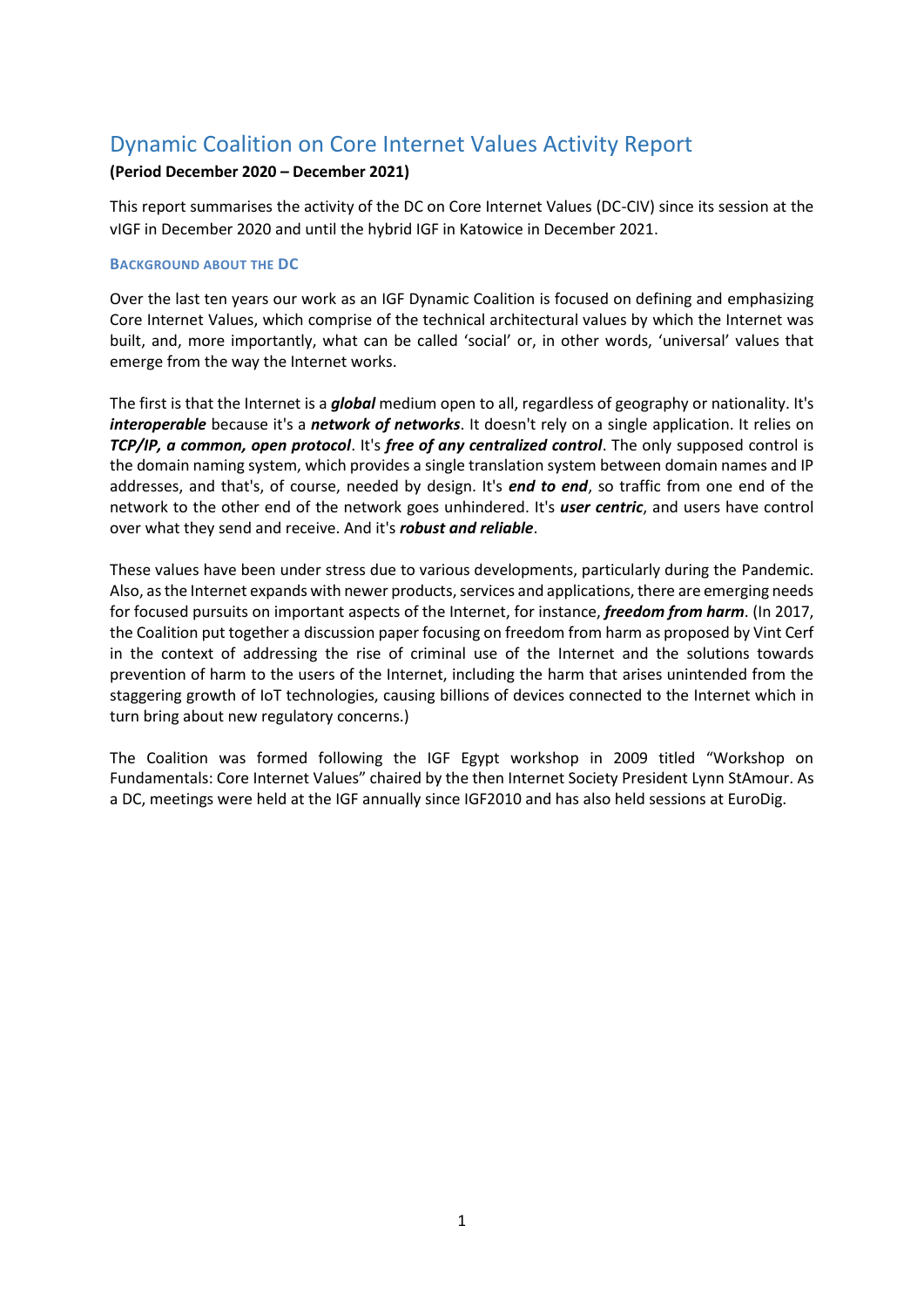#### **ACTIVITIES CONDUCTED IN THE PAST YEAR**

## **Activities within the IGF (e.g. participation in the annual IGF meeting, relations with other IGF workstreams)**

The DC-CIV participated in DC coordination meetings<sup>1</sup> that gave rise to several papers:

 $\bullet$  The DC Paper<sup>2</sup>

**.** 

 The DC Substantive Paper that was related to the intervention at the DC Main Session at IGF 2021.<sup>3</sup>

The 2021 IGF session of the DC-CIV<sup>4</sup>, on the topic of "Internet Regulation during Crisis" - One Year Later, Introduced by Olivier Crépin-Leblond and Chaired by Alejandro Pisanty, UNAM, included as panelists Olga Makarova from Mobile Telesystems, Alison Harcourt from the University of Exeter, Bob Franskston, Internet Pioneer and author of The Regulatorium and the Moral Imperative, Gregory Name, Jutta Croll from the German Digital Opportunities Foundation, Desiree Miloshevic from the Global Initiative for Human Centered Digital Governance.

As such it was a repeat of the 2020 IGF Session of the same name, only with updates on last year's situation, plus new perspectives brought by a new panel line-up. The session report provides full details on the discussion that took place, including its wider background.

The Coalition also took part in the preparation and contribution of the DC Main Session.

# **Activities beyond the IGF (e.g. events attended/organised, input submitted into various processes, cooperation with various entities/groups/processes)**

During the last two years we have seen 100+ Internet shutdowns by 29 governments (2020); Continued suppression of political dissent; Calls by some governments for encryption to be weakened; a visible trend towards fragmentation through national regulation, resulting in: Multiple layers of accountability that do not necessarily work together and weakened technical resilience of the global Internet.

The coalition has kept informal track of these events and engaged in discussions that relate to these events, insofar they relate to a breach of the Core Internet Values.

The Internet Society's "Internet Way of Networking" has followed a parallel track, building on its work of the Internet's Invariants. It has released a toolkit named the "Internet Impact Assessment Toolkit". The DC was unfortunately not associated with its design, but members of the coalition have made use of it in their local environment.

<sup>1</sup> DC Coordination Group:<https://www.intgovforum.org/multilingual/content/dc-coordination-activities> <sup>2</sup> The full version of the DC Paper is available at this link:

[https://www.intgovforum.org/en/filedepot\\_download/186/18941.](https://www.intgovforum.org/en/filedepot_download/186/18941)  The short version can be found here: [https://www.intgovforum.org/en/filedepot\\_download/186/18940](https://www.intgovforum.org/en/filedepot_download/186/18940) <sup>3</sup> DC Substantive Paper input : https://docs.google.com/document/d/10Di9TIGB2he-z\_lab6b0x[ufv281sWFe\\_QPHMfsVSs8/edit?usp=sharing](https://docs.google.com/document/d/1QDi9TIGB2he-z_lab6bQx-ufv281sWFe_QPHMfsVSs8/edit?usp=sharing)

<sup>4</sup> Session "Internet Regulation during Crisis": [https://www.intgovforum.org/en/content/igf-2021-dc-civ](https://www.intgovforum.org/en/content/igf-2021-dc-civ-internet-regulation-during-crisis-one-year-later)[internet-regulation-during-crisis-one-year-later](https://www.intgovforum.org/en/content/igf-2021-dc-civ-internet-regulation-during-crisis-one-year-later)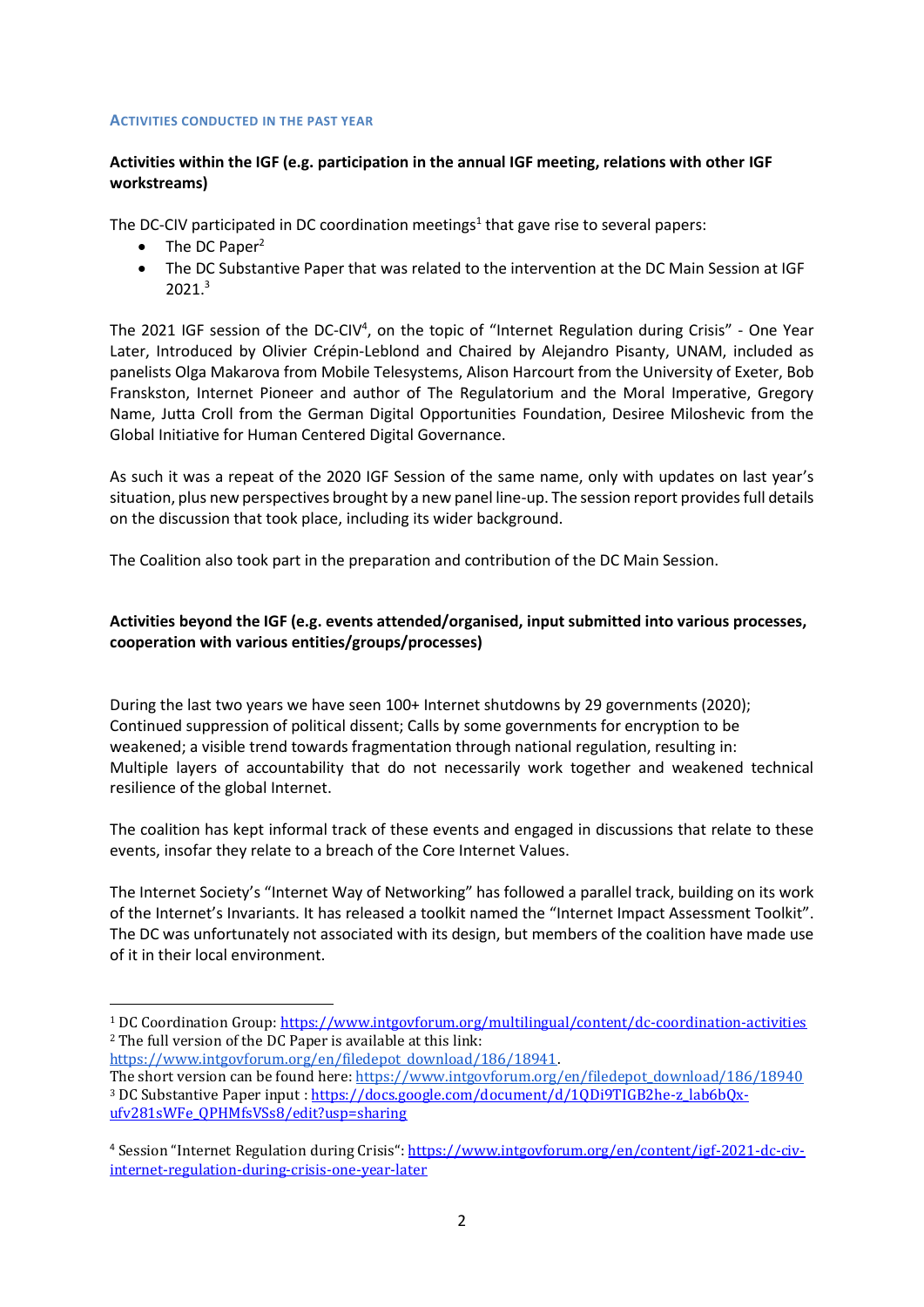"If we don't consider how our actions could impact the Internet, we risk breaking what makes it work for everyone."

Collaboration with the Internet Society has been punctual, focussing especially on the supply of speakers for DC sessions.

In June 2021, the Dynamic Coalition on Core Internet Values held a joint session with the Dynamic Coalition on Internet of Things (DC-IoT) entitled: "IoT Technologies and Standards Evolution and their impact on Core Internet Values"<sup>5</sup> at EuroDIG, the European IGF.

The first part of the session provided an overview of technologies and standards in IoT. There are many different ways to connect "things", some of them proprietary or with consortia for standards. They do not necessarily follow a strict layered architecture along the same lines as the open Internet. Their requirements for low latency and low power (electrical power is meant), long duration and stability, no access to software updates, and a great variation in the frequency of polling for signals (from once a day to millions per second) may be very different from the open Internet. Among some novel things coming, 5G, the 6GHz spectrum (in many countries there is a tense debate between keeping the band open, closed, or half-and-half, debate which is also between different gigantic corporations), and "slices".

In the second part of this hour, panellists and the audience were asked how this evolution impacts on Core Internet Values.

Session co-chairs were Shane Tews, Dynamic Coalition on Internet of Things (DC-IoT) and Olivier Crépin-Leblond, Dynamic Coalition on Core Internet Values (DC-CIV). Panellists were Jeff Wilbur, Internet Society, Benoît Ampeau, AFNIC, Dominique Lazanski, Last Press Label and Rudolf van der Berg, Stratix.

The aim of this joint session was to be used as an initial step to a wider discussion at a session at the Global IGF, which the coalitions were preparing. However, the stretching of the Global Pandemic to a second year running made it more appropriate to hold a session at the Global IGF that focussed on "Internet Regulation during Crisis" - One Year Later.

The Coalition will maintain both tracks in parallel:

1

- A track following Internet Development with its new services especially IoT. This is a distinct track that is pursued in collaboration with the DC-IoT
- A track following Internet Development with 5G and new regulations such as the new European Directive on Network and Information Security. NIS2. This year's session has included collaboration with members of the Dynamic Coalition on Children's Rights in the Digital Environment

<sup>5</sup> Day 0 EuroDIG Session on IoT Technologies and Standards Evolution and their Impact on Core Internet Values: [https://eurodigwiki.org/wiki/IoT\\_Technologies\\_and\\_Standards\\_Evolution\\_and\\_their\\_impact\\_on\\_Core\\_Interne](https://eurodigwiki.org/wiki/IoT_Technologies_and_Standards_Evolution_and_their_impact_on_Core_Internet_Values_%E2%80%93_Pre_02_2021) [t\\_Values\\_%E2%80%93\\_Pre\\_02\\_2021](https://eurodigwiki.org/wiki/IoT_Technologies_and_Standards_Evolution_and_their_impact_on_Core_Internet_Values_%E2%80%93_Pre_02_2021)